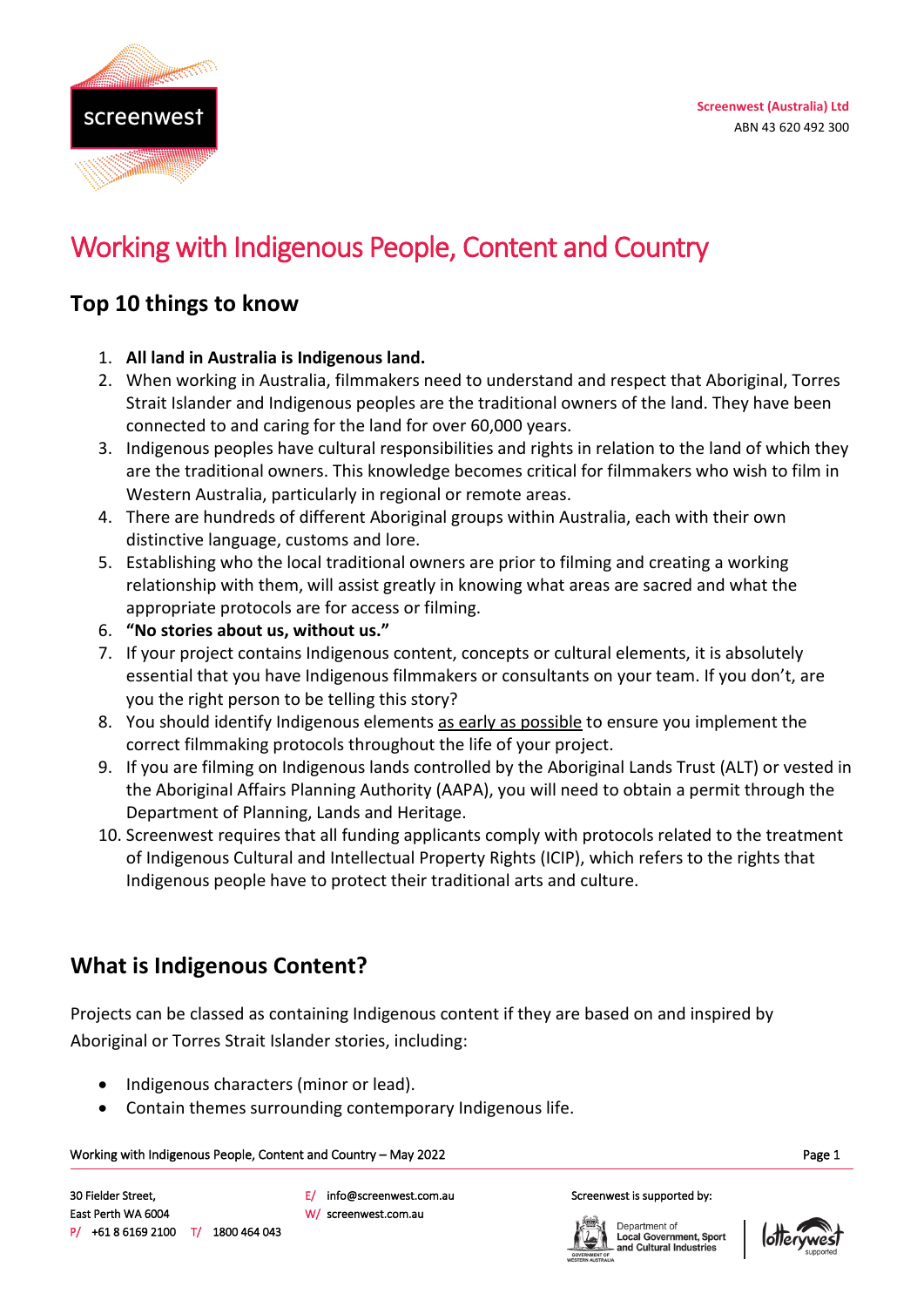• Include representations of Indigenous culture or heritage in any form such as music, dance, artwork, on sacred Country or language.

### **When is Indigenous participation required?**

### **"No stories about us without us" - are you the right person to tell this story?**

If you have a project with Indigenous main themes, characters and content, you need to have an Indigenous key creative, consultation and collaboration accounted and budgeted for. These roles can be separate and is generally taken on by more than one person depending on the amount of Indigenous content and size of the project.

Where there is Indigenous content or community participation involved in any project, written confirmation of the willingness of both the subject(s) and the community to be involved in the project is essential depending on the project requirements.

Where the content is based on a true story or real-life subject, you will need to provide a signed clearance or participation acknowledgement release for any individual or community depicted. A voice and permission from the subject matter or relevant community, or Elder is essential and will only maker your application stronger, transparent and genuine.

Where the content involves culturally-specific material, you need written consent to use Aboriginal and/or Torres Strait Islander cultural heritage. It may also be necessary for you to acquire the subject's life rights. You should contact Arts Law and seek legal advice to ensure you follow the correct protocols.

Where the content involved is not specific to a particular community or does not involve a real-life story or depictions of culturally specific material, the team will still need to provide a written statement of how they will deal with the material and where they are filming on Country.

#### **This must include, at a minimum:**

- What research has been done and have they approached the relevant community.
- What action has been taken to date.
- What further future consultation and collaboration is proposed.
- Evidence of a concrete plan is required in order to meet the minimum eligibility criteria for Screenwest project development and production funding.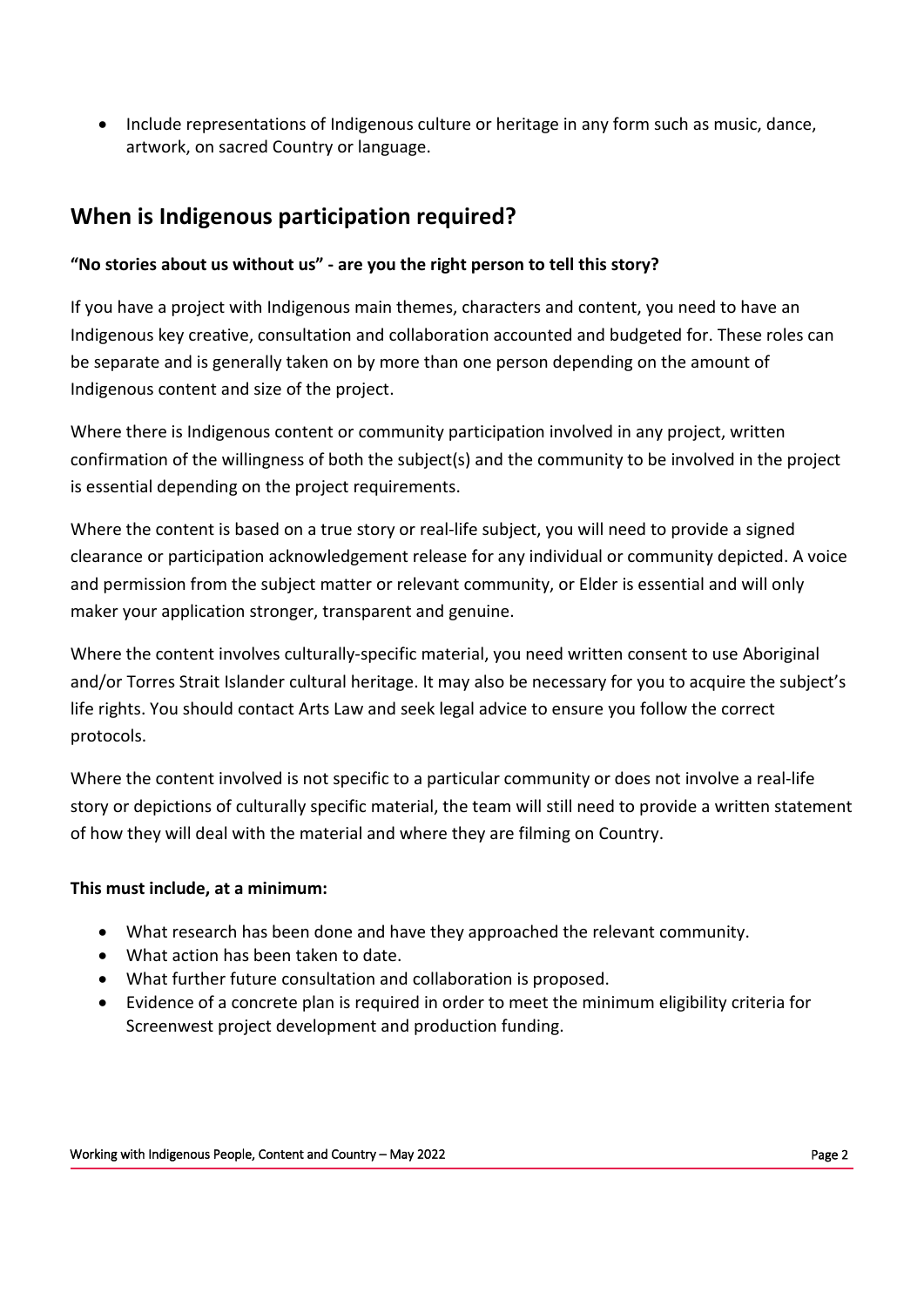### **Working with Indigenous People**

#### **Consultation, Consent and Collaboration**

Consultation, consent and collaboration in Indigenous communities are interrelated. Through consultation a filmmaker can come to understand what requires consent and the correct Elders and community to give it, and the people or community giving consent can more fully understand what they are consenting to and lead to collaboration.

#### **Consultation**

Consultation refers to the process whereby people exchange views and information. Consultation is not just a one-way process, but a process of sharing knowledge and opinions. Consultation means working together, listening to what the other party has to say and acting upon it.

#### **Consent**

Consent is a process whereby permission is given. Consent should be informed, and this means filmmakers need to provide a clear explanation of the filmmaking process, timeframes, contract details, possible benefits, impacts and future uses of footage at the time of seeking consent, to avoid misunderstandings at a later time. The consent process should be transparent for all parties, genuine and information should be explained in English or with the help of an interpreter.

#### **Collaboration**

If your project includes significant Indigenous content, you should be collaborating with Indigenous creatives. Collaboration refers to partnering with Indigenous creatives, engaging an Indigenous practitioner as a key creative (e.g. writer, director or producer) or working with an Indigenous-led production company.

Keep in mind that if you engage a practitioner as an Indigenous consultant in addition to another role, if they have the time to take on both roles, such as a key creative, script editor or casting, they should be credited and budgeted for each role accordingly.

An Indigenous Consultation and Collaboration Plan is an additional plan that filmmakers put in place to ensure that proper respect for Indigenous cultural beliefs, heritage, intellectual property rights, individuals, communities and Country is upheld in every stage of the production process.